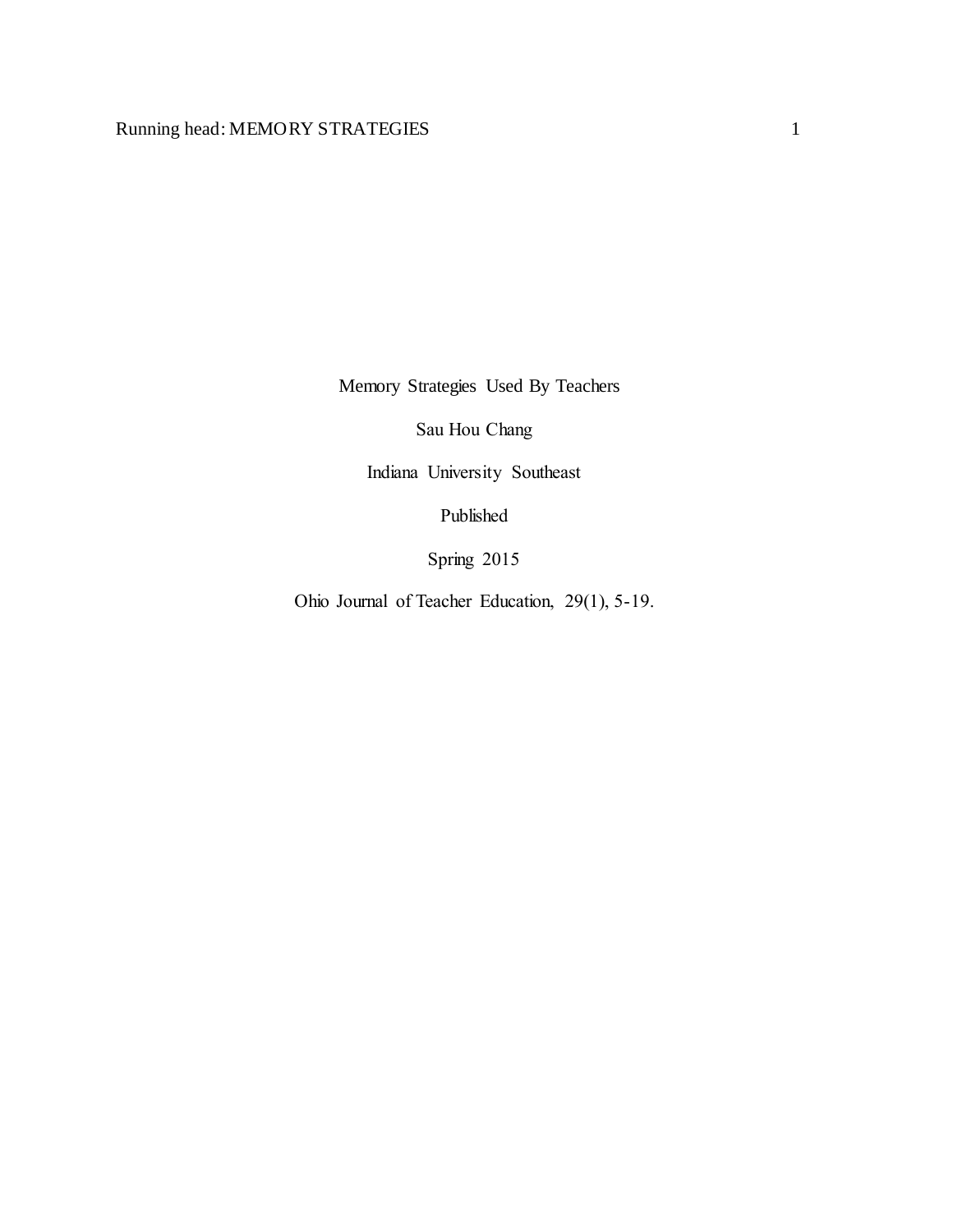## Abstract

The current study examines how teachers use memory strategies to present their lessons. Two research questions are asked. First, what memory strategies do teachers use to teach their lessons? Second, how do teachers use memory strategies in their instruction? Eleven teachers complete an open-ended questionnaire to identify the memory strategies they use and give examples how they use these strategies to teach. Rehearsal is found to be the most frequently used strategy, followed by mental imagery, elaboration, mnemonics, and organization. Representative examples and activities of these memory strategies are given to show how teachers use these strategies in their classrooms.

*Keywords:* memory strategies, teachers, instruction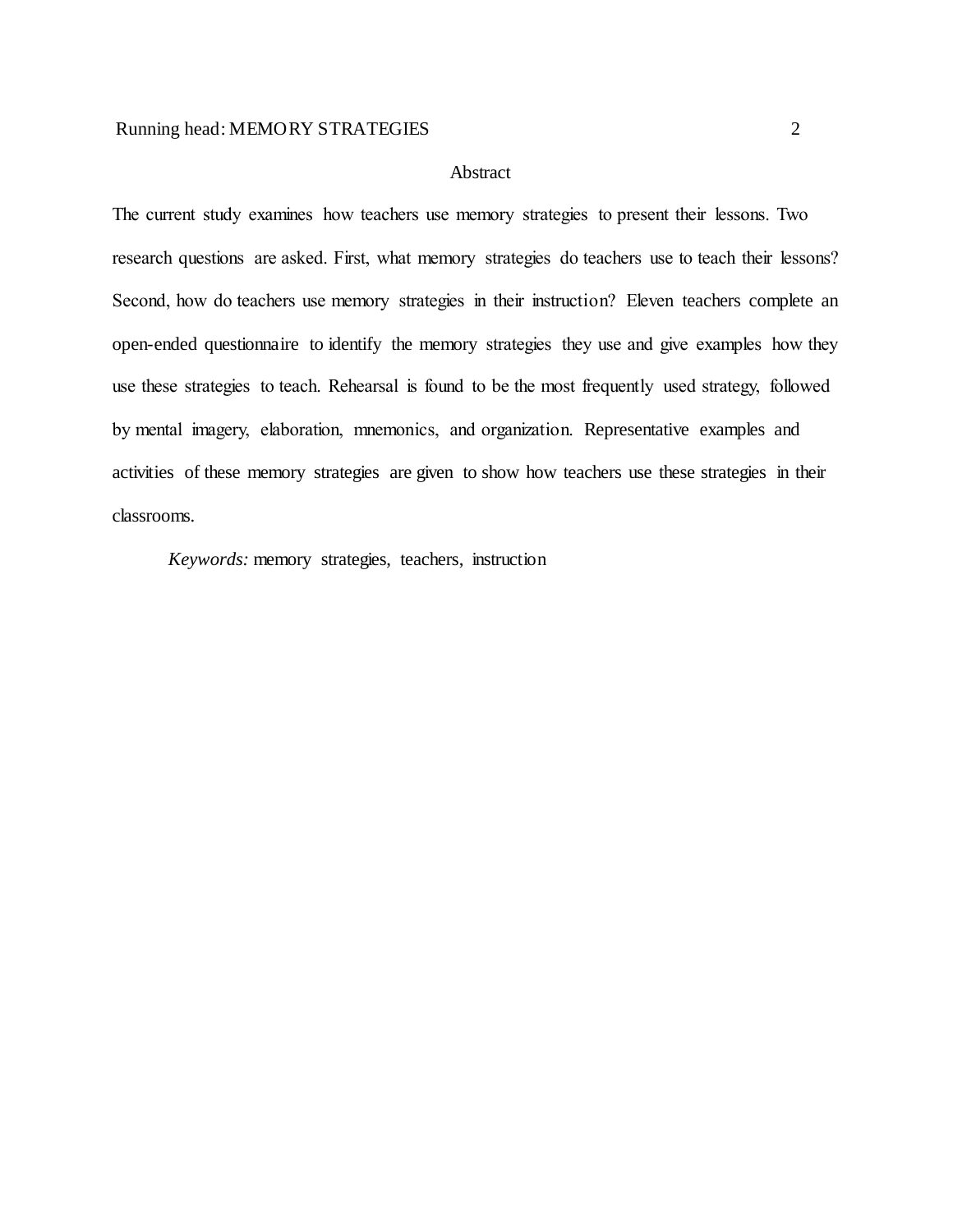#### Memory Strategies Used By Teachers

School learning involves memorizing a variety of information. Whether used by teachers or students, memory strategies, such as elaboration, mental imagery, mnemonics, organization, and rehearsal, are helpful in remembering information. Most studies on memory strategies in classrooms focus on how students use these strategies, e.g., elaboration (Willoughby, Porter, Belsito, & Yearsley, 1999), mental imagery (Bozorgmanesh & Mohmmad, 2012), mnemonics (Scruggs, Mastropieri, Berkeley, & Marshak, 2010), organization (Pang, 1991), and rehearsal (Tam, Jarrold, Baddeley, & Sabatos-DeVito, 2010).

Only a few studies on memory strategies in classrooms focus on how teachers use these strategies. Pressley, Allington, Wharton-McDonald, Block, and Morrow (2001) noted that teachers' instruction of memory strategy is lacking in the intensity necessary for students to learn how to use memory strategies effectively. In addition, Ornstein, Coffman, and Grammer (2009) found that teachers vary considerably in how much they use memory-relevant language, such as strategies and metacognitive questions (questions related to students' knowledge of how memory works) that encourage students to remember information.

#### **Memory Strategies**

The memory strategies recommended to teachers and students include elaboration, mental imagery, mnemonics, organization, and rehearsal (Santrock, 2011; Schunk, 2012; Woolfolk, 2013). Discussion of each of these strategies is given as follows for teachers and students to adopt.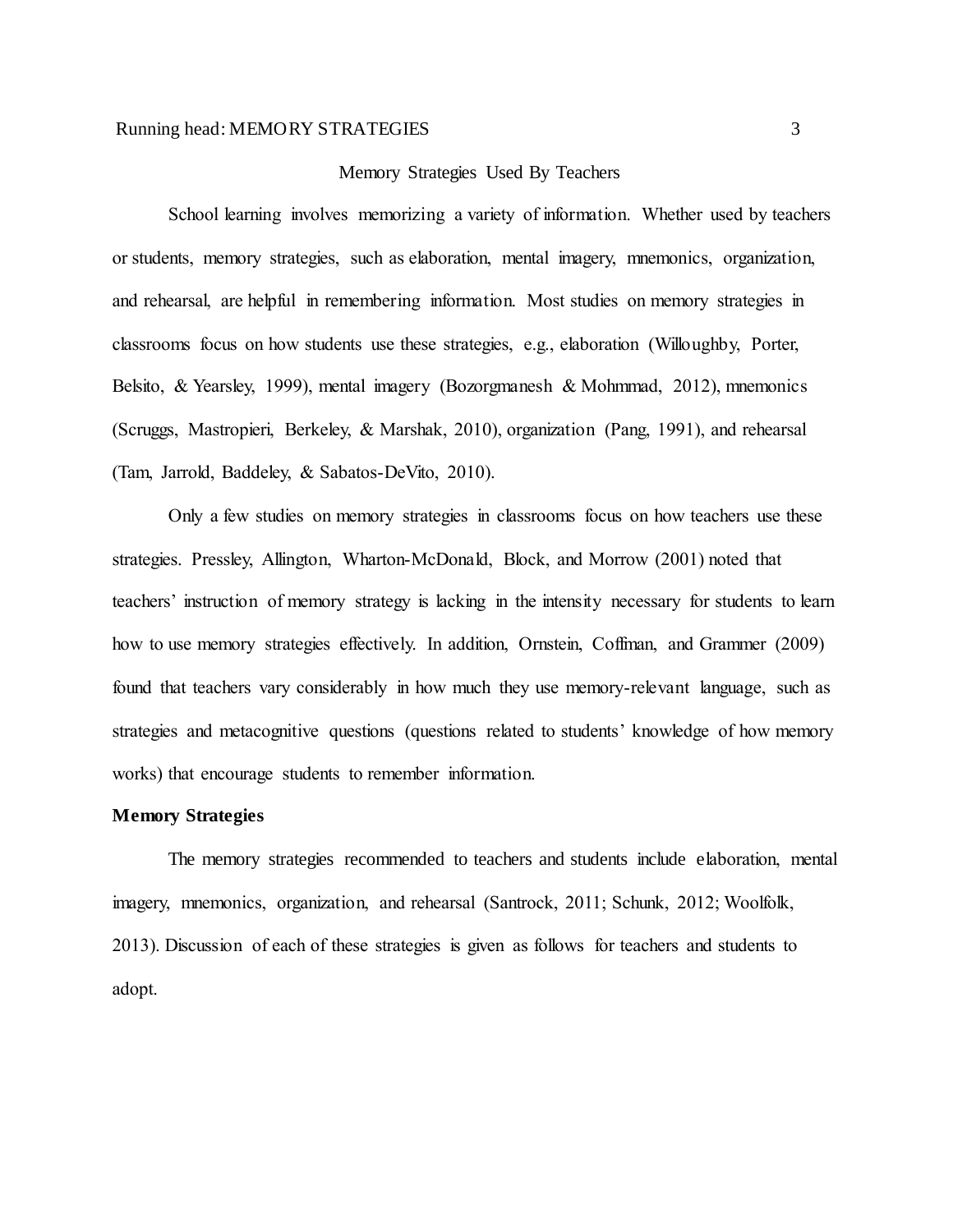**Elaboration.** Adding distinctiveness to new information exemplifies the strategy of elaboration. Woolfolk (2013) explained that elaboration assists encoding and retrieval of new information because it links new information to older information. Ways to elaborate include generating self-reference examples and constructing meaningful sentences. For example, to remember how to spell the word, *rendezvous*, students can use elaboration to make a meaningful sentence (e.g., the restaurant will be our rendezvous). Another way to elaborate is to answer questions about new content. For example, to remember the fact that the Western Spotted Skunk lives in a hole in the ground, students can ask, "Why would that fact be true?" When students generate answers to *why* questions, they relate what they already know to the new information. After examining elaboration strategy use as a function of prior knowledge with students in elementary schools, Willoughby, Porter, Belsito and Yearsley (1999) got positive findings for elaboration for all grade levels when learners have access to an extensive network of information. In fact, elaboration is an effective memory strategy for both children and adults across a variety of learning tasks (Pressley, Wood, Woloshyn, Mmartin, King, & Menke, 1992).

**Mental imagery.** Visualizing images of verbal information lead to the construction of mental imagery. The dual coding theory (Paivio, 1971) states that memory for linguistic information is enhanced if relevant imaginal information is activated, and such activation of both verbal and nonverbal systems results in the dual coding of information. Schunk (2012) suggested different ways to elicit students' mental imagery, such as having students close their eyes and think about a story scene, steps of an experiment, or dance movement, etc. For example, to remember a historic incident, students can use mental imagery to visualize a battlefield with eyes closed. After reviewing the use of mental imagery in classrooms, Douville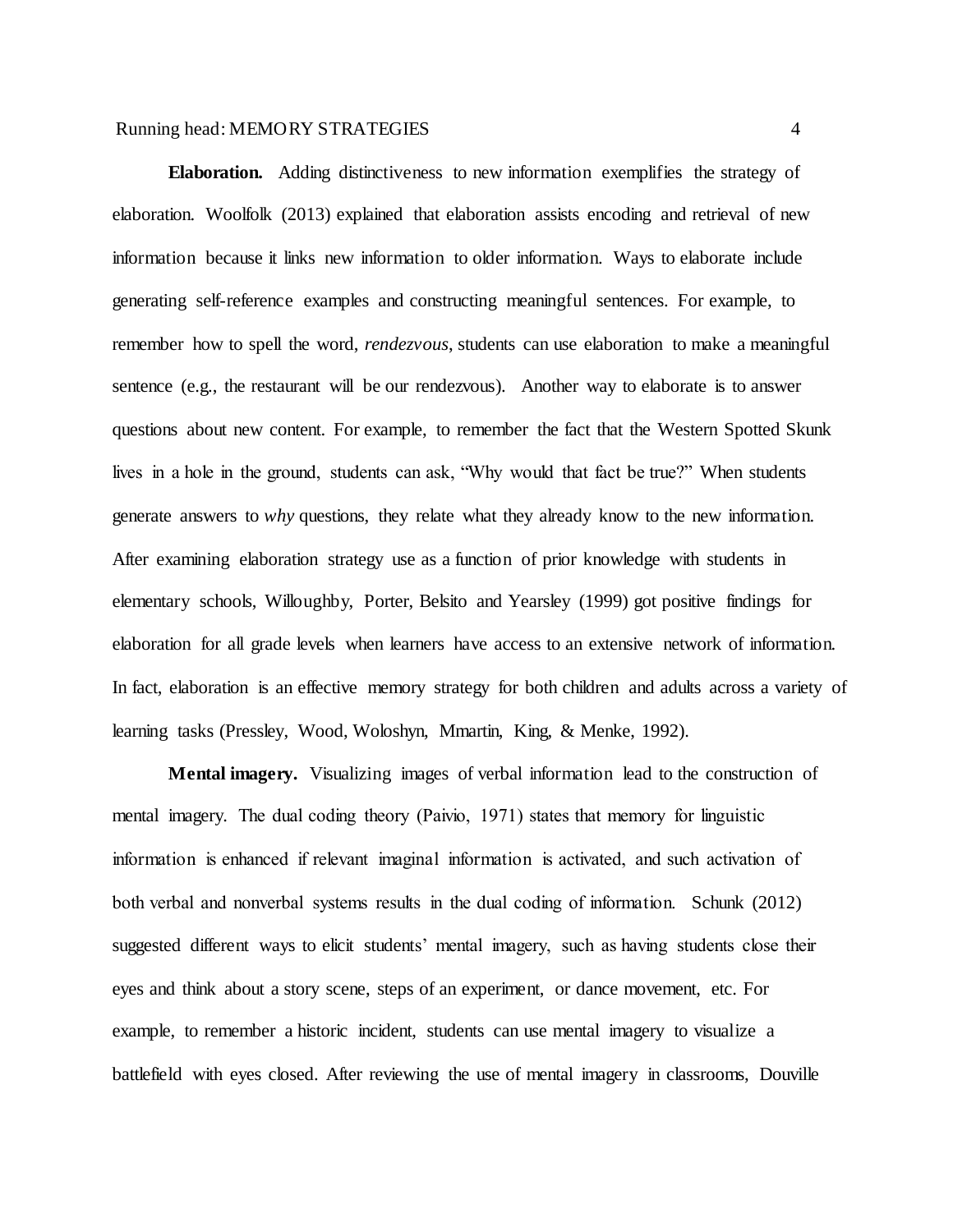(2004) concluded that mental imagery is best used in facilitating deep-level engagement in reading, generating descriptive words in writing, and concretizing abstract mathematical concepts.

**Mnemonics.** Imagery and words can be combined as mnemonics to aid memorization. There are various types of mnemonic strategies: rhymes (e.g., "righty tighty, lefty loosey"), spelling rules (e.g., "*i* before *e* except after *c*"), song lyrics (e.g., "head and shoulders, knees and toes"), phrases (e.g., use "never eat soggy waffles" to remember the compass directions "north, east, south, and west"), acronyms (e.g., use "HOMES" to remember the five Great Lakes – Huron, Ontario, Michigan, Erie, and Superior), method of loci (e.g., use the logical movement after supper to remember "a tiger" on the countertop, "a monkey" in the sink, "a hippo" in the dishwasher, and "a bald eagle" on the sofa), keyword method (e.g., connect vivid images of two apples getting married to remember "Annapolis is the capital of Maryland"). After reviewing educationally-relevant mnemonic strategy research, Levin (1994) stated that mnemonic strategies equip students with skills to acquire straightforward factual information, but fail to promote students' independent transfer and application of information.

**Organization.** Connecting items to one another can organize information in such a way that recalling one item also recalls other items linked to it. Santrock (2011) explained that organization makes large amounts of information more manageable and more meaningful. Woolfolk (2013) recommended the use of hierarchy to integrate pieces of information, the use of chunking to group information into higher-order units to be remembered as single units, or the use of outline to organize information. For example, to remember the 50 states, students can organize states by region (West, South, Midwest, Northeast, East, etc). To remember vocabulary, students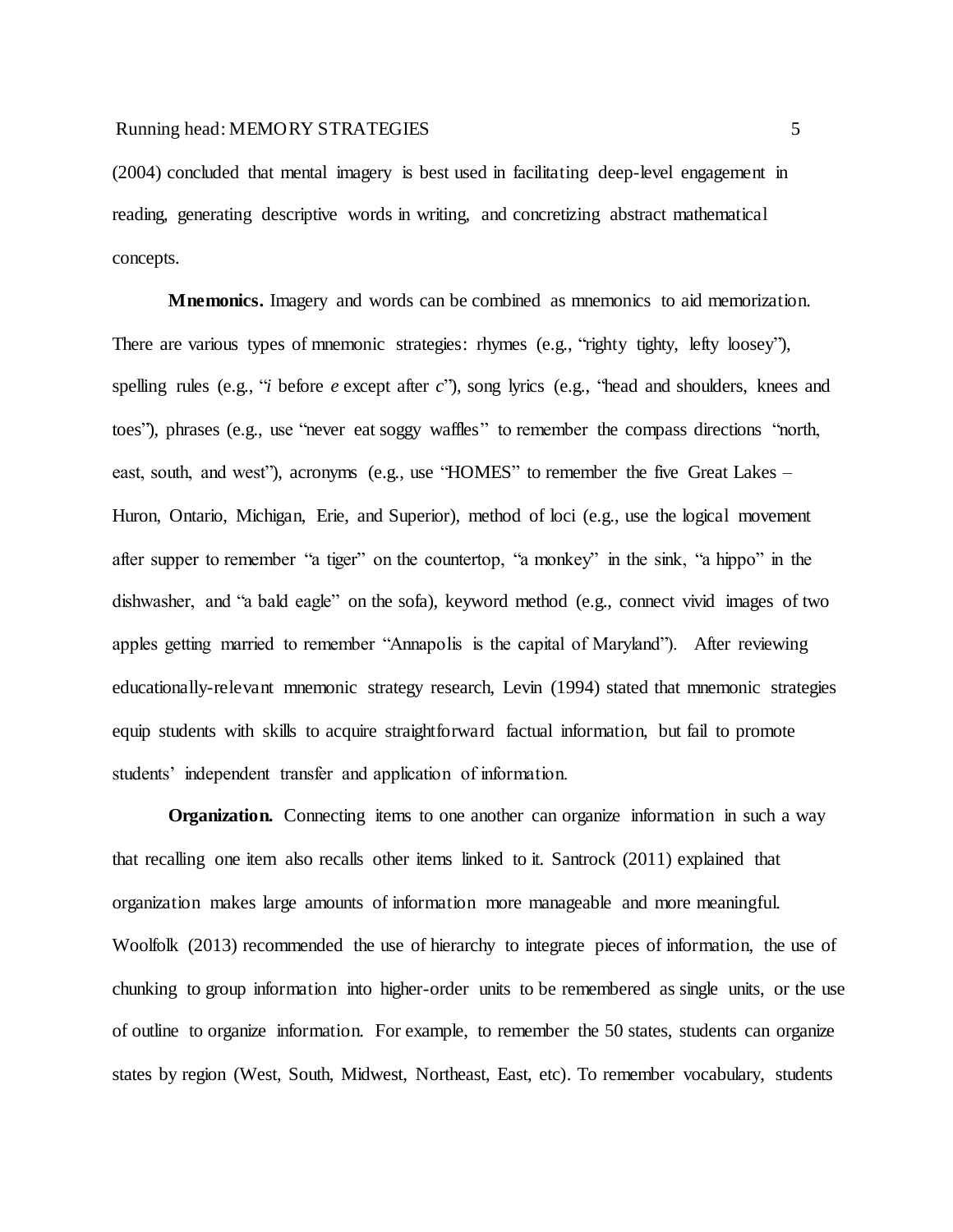can group semantically related words by meanings (categories, instances, associates, synonyms, etc.). Banerjee and White (2015) found that organizational strategy is highly specific to the demands and goals of individual tasks even when tasks share commonalities such as involving the same cognitive domain. It means that organizing words on the basis of semantic category enhances memory of a word-list learning task, but organizing words on the basis of nonsemantic, phonemic characteristics enhances language fluency of a word-generation task. Therefore, organization strategy is one of the most efficient means of improving free recall in the absence of cognitive support.

**Rehearsal.** Consciously rehearsing information over and over can somewhat slightly extend the length of time it stays in memory. Santrock (2011) stated that rehearsal works best when encoding and remembering of a list of items for a brief period of time, but it does not work well when for retaining information over the long term. Woolfolk (2013) also mentioned that rehearsal works well with highly overlearned material, such as multiplication facts, spelling words, or a play script, but it does not work well for remembering more complex and meaningful information. For example, to remember multiplication facts, students can repeat them over and over verbally or in written form. However, Harris and Qualls (2000) stated that rehearsal is primarily used for disposable memory traces, such as a single-use telephone number that would be forgotten immediately after its use.

## **Memory Strategies in the Classroom**

There are only a few studies on memory strategies in classrooms which focus on the types of memory strategy teachers teach their students and the types of memory-relevant language teachers use in the class. To observe the memory strategies teachers taught to support children's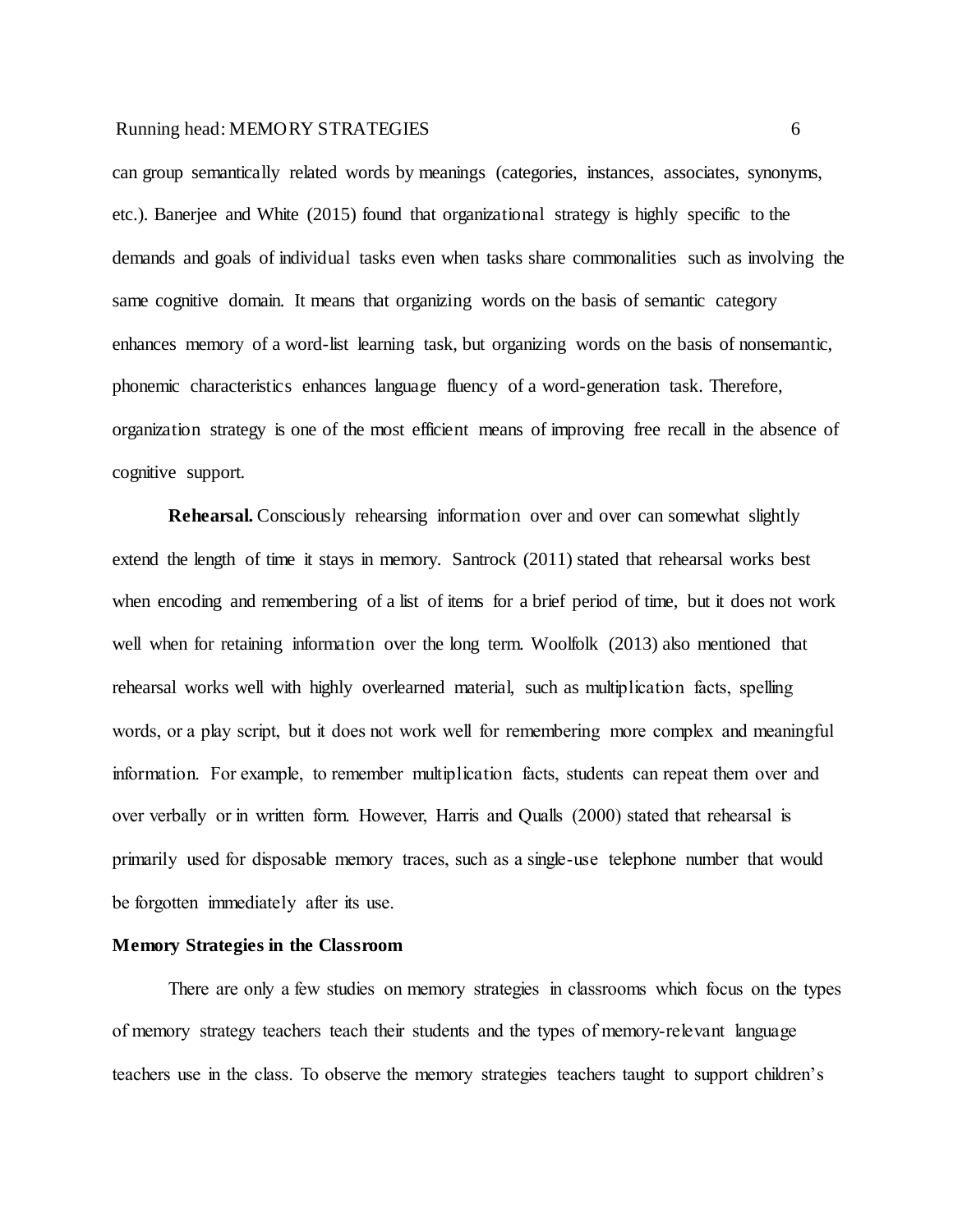learning, Moely, Hart, Leal, Santulli, Rao, Johnson, and Hamilton (1992) conducted a crosssectional study of classrooms from kindergarten through sixth grade. They observed how teachers structured classroom learning activities in a range of subjects and how they monitored and directed children's study. To do so, they developed a coding system to record many aspects of the teaching process, and used factor analyses to identify four factors: teachers' responses to error; positive interactive teaching; communicating task-related information; and cognitive processes and strategies. Among these factors, cognitive processes and strategies included instances in which teachers gave suggestions about studying or learning, such as offering rationales for strategy use, providing information about appropriate cognitive processes for task performance; advising of the need for memory activity, telling children not to engage in certain study strategies, and requesting children's questions or problems.

The authors found that the most commonly coded teacher behaviors included requests for answers to questions. Instruction that called for children to engage in cognitive processing and strategy use occurred rather infrequently. Teachers of grade 4 and above provided rationales for the use of strategies more often than teachers of younger children. Teachers of lessons involving mathematics activity and language arts suggested students use such strategies more than those teaching lessons involving other activities. Teachers instructing language arts suggested deduction strategies most often whereas teachers instructing mixed subject matter (including math) most often promoted the use of specific aids for problem solving. Rehearsal was the memory strategy taught most often by all teachers, followed by elaboration, and mental imagery. Subsequent training in the use of the memory strategy of organization was also given to children. Among average and low achievers of the group, those whose teachers were relatively high in strategy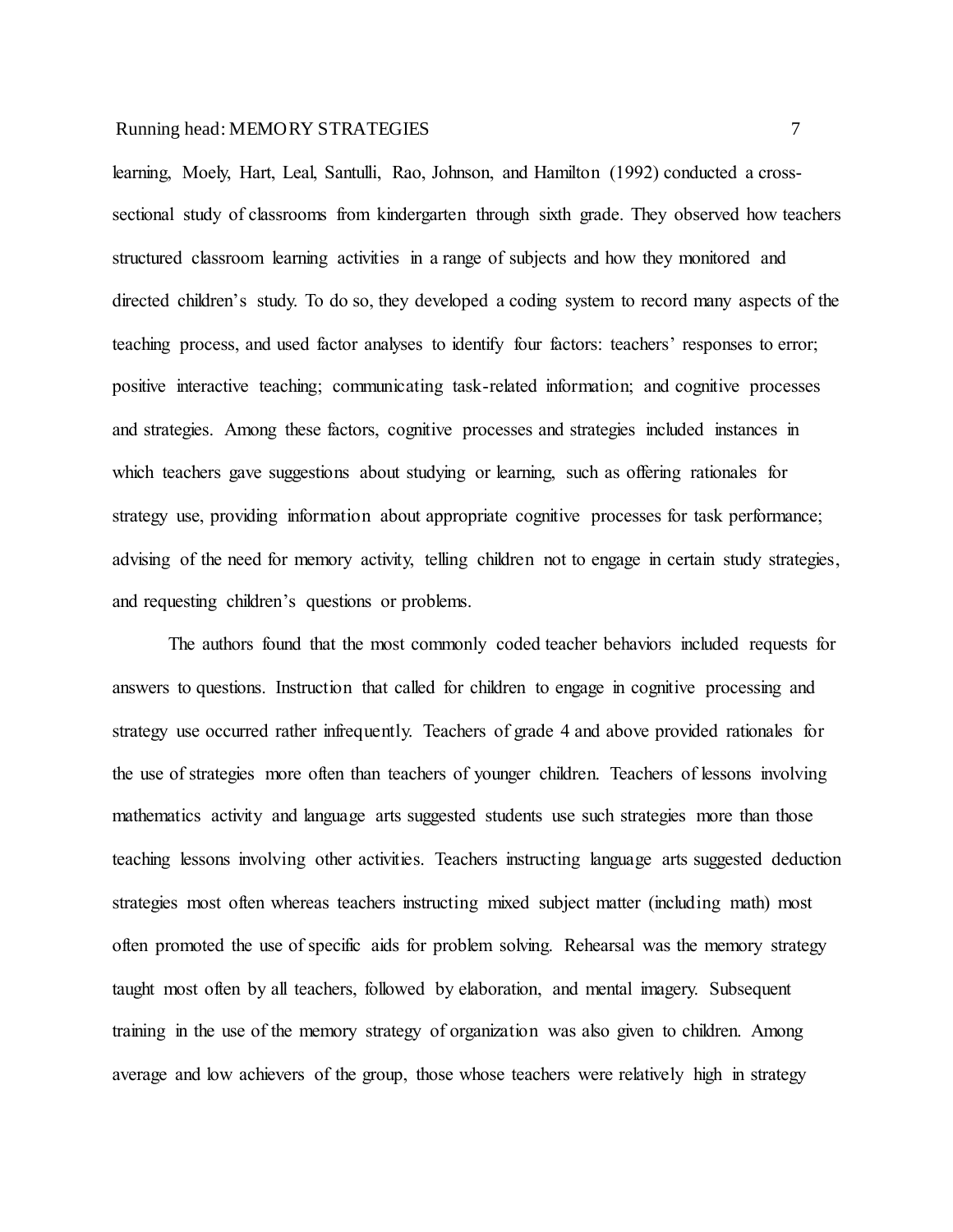suggestions showed improved memory performance and more deliberate use of the organization strategy than did children whose teachers rarely made strategy suggestions.

In contrast to the study of Moely, et al. (1992), Ornstein and his colleagues (Coffman et. al., 2008; Ornstein, Coffman, & Grammer, 2009; Ornstein, Coffman, Grammer, San Souci, & McCall 2010) undertook a longitudinal study to examine the memory-relevant language teachers use during the course of instruction and the mnemonic goals expressed in their lessons. Based on Moely, et al.'s cognitive processes and strategies factor, Ornstein et. al. developed a coding instrument, the Taxonomy of Teacher Behaviors. The four categories of teacher memory-relevant language in the Taxonomy concerned the nature and extent of various instructional memoryrelated strategies: instructional activities (providing information about an upcoming activity), cognitive structuring activities (encouraging children to engage with the materials in ways that facilitate the encoding and retrieval of information), memory requests (asking students to retrieve information or to prepare for future activities), and metacognitive information (providing or soliciting metacognitive information with the goal of facilitating children's performance). The authors then followed students throughout their elementary school years and made several visits to observe them in their classrooms. During each visit, one observer employed the Taxonomy and another observer prepared a detailed contextual narrative of each lesson.

The authors found that instructional activity was the most frequent activity and memory request was the second-most frequent activity. The narratives showed that most of these memoryrelated requests were implied deliberate, in which the demand for the use of memory was implicit without an expressed prompt to remember or not to forget, and a small percentage of these requests were expressed deliberate, in which memory demands were explicitly stated. In addition,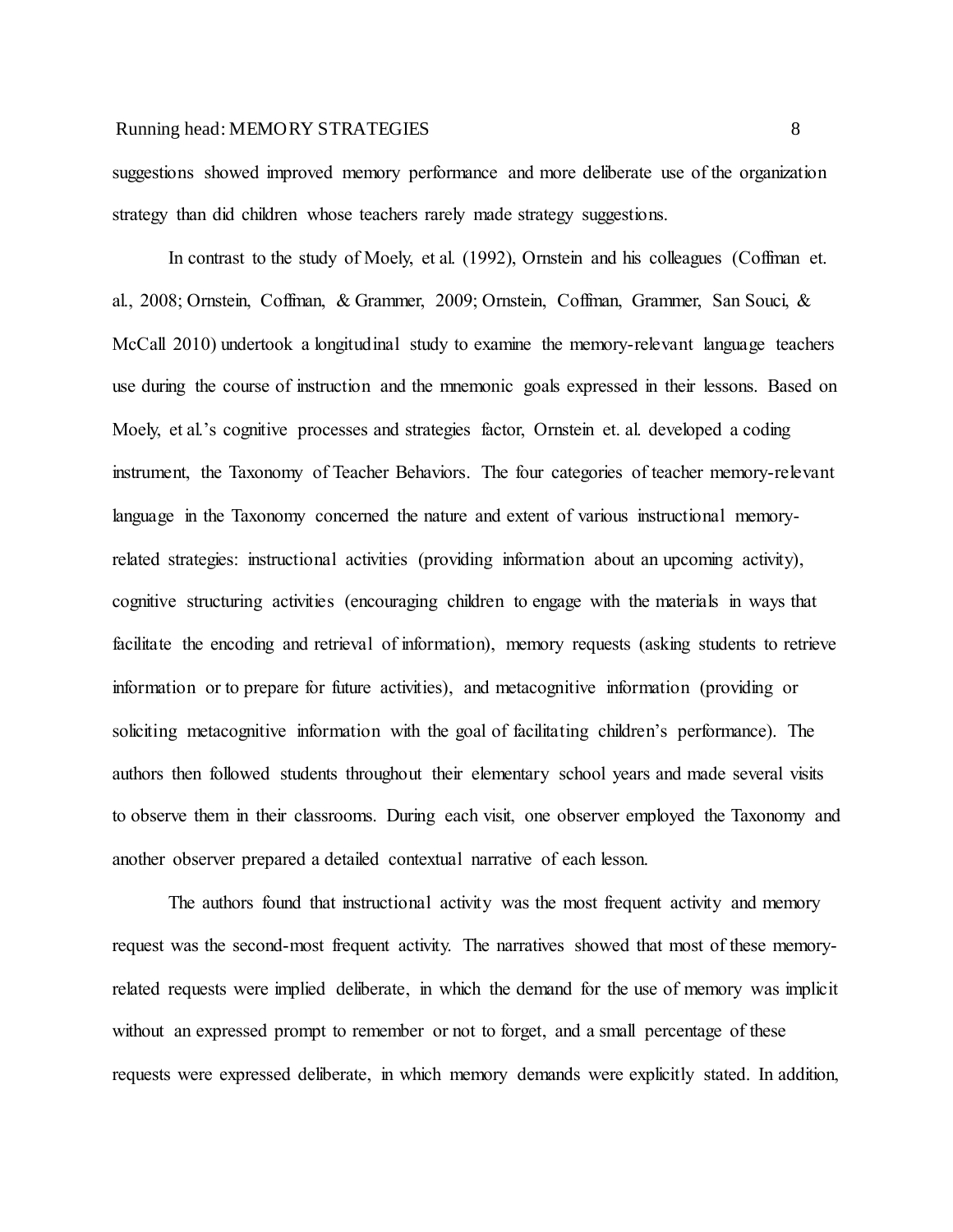they also found that the achievement of low-achieving students increased when they were placed in classrooms in which teachers were categorized as "high-mnemonic teachers" who frequently embedded memory-relevant information in their teaching.

#### **Purpose of the Present Study**

Previous studies on how teachers use memory strategies focused on the types of memory strategy teachers teach their students and the types of memory-relevant language they use in the class. Moely, Hart, Leal, Santulli, Rao, Johnson, and Hamilton (1992) investigated how and when teachers ask students to use study and memory strategies in the elementary school classroom. Ornstein and his colleagues (Coffman et. al., 2008; Ornstein, Coffman, & Grammer, 2009; Ornstein, Coffman, Grammer, San Souci, & McCall 2010) examined the memory-relevant language teachers use to encourage students to use memory strategies during the course of instruction in elementary school classrooms.

The current study further examines how teachers use memory strategies but the focus is on the types of memory strategies teachers use to present their lessons. Two research questions are asked. First, what memory strategies do teachers use to teach their lessons? Second, how do teachers use memory strategies in their instruction? Getting to know the memory strategies other teachers use help teachers make informed decisions how and when to use these strategies in their own instruction.

#### **Method**

#### **Participants**

The participants in this study were 11 mathematics teachers enrolled in a graduate program in education at a Midwestern state university. There were 3 males and 8 females with a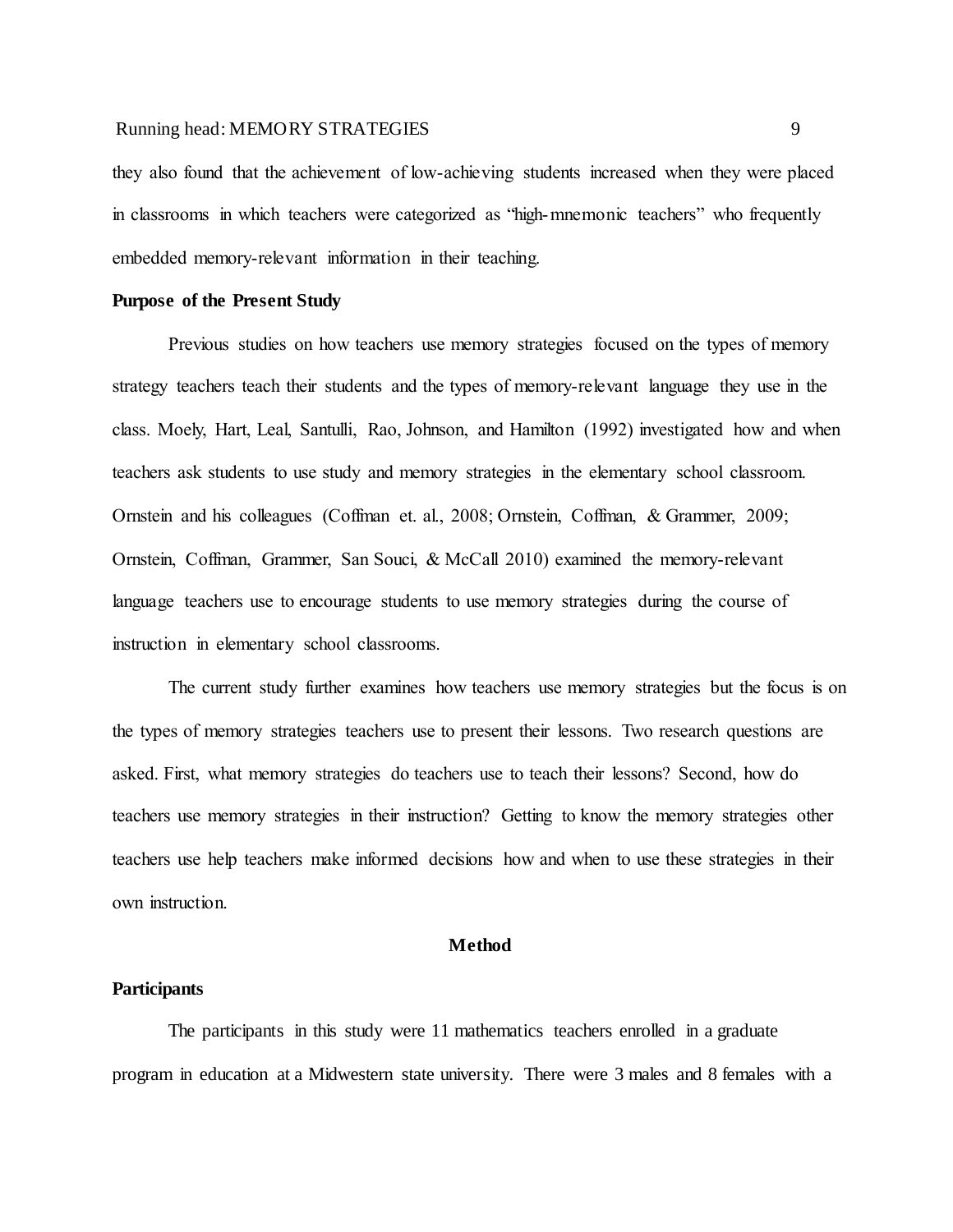mean age of 29.6 years, ranging from 22 to 44 years old. The average length of teaching experience was 6.15 years, ranging from 1 to 21 years. One participant taught first grade, two taught second-grade, four taught fourth-grade, and four taught fifth-grade.

## **Procedure**

Participants completed an open-ended questionnaire as part of the requirement for a graduate course in education. They were asked to write responses to two questions: "What information did your students need to remember in the subject you teach?" and "What strategies did you use to help your students to remember this information?" The first question served as a lead-in to help participants answer the second question. The responses shared by participants in the second question were coded if they fitted as rehearsal, mental imagery, elaboration, mnemonics or organization strategies according to Schunk (2012).

#### **Results**

Table 1 presents the memory strategies teachers use to teach their lessons. Out of the 238 examples of memory strategies used, 111 (46.64%) were rehearsal, 54 (22.69%) were mental imagery, 46 (19.33%) were elaboration, 17 (7.14%) were mnemonic, and 10 (4.2%) were organization.

| <b>Memory Strategies</b> | Number of Examples | Percentage of Examples |
|--------------------------|--------------------|------------------------|
| Rehearsal                | 111                | 46.64%                 |
| Mental Imagery           | 54                 | 22.69%                 |
| Elaboration              | 46                 | 19.33%                 |
| mnemonic                 | 17                 | 7.14%                  |
| organization             | 10                 | 4.2%                   |
| Total                    | 238                | 100%                   |

*The Number and Percentage of Memory Strategies Used By Teachers*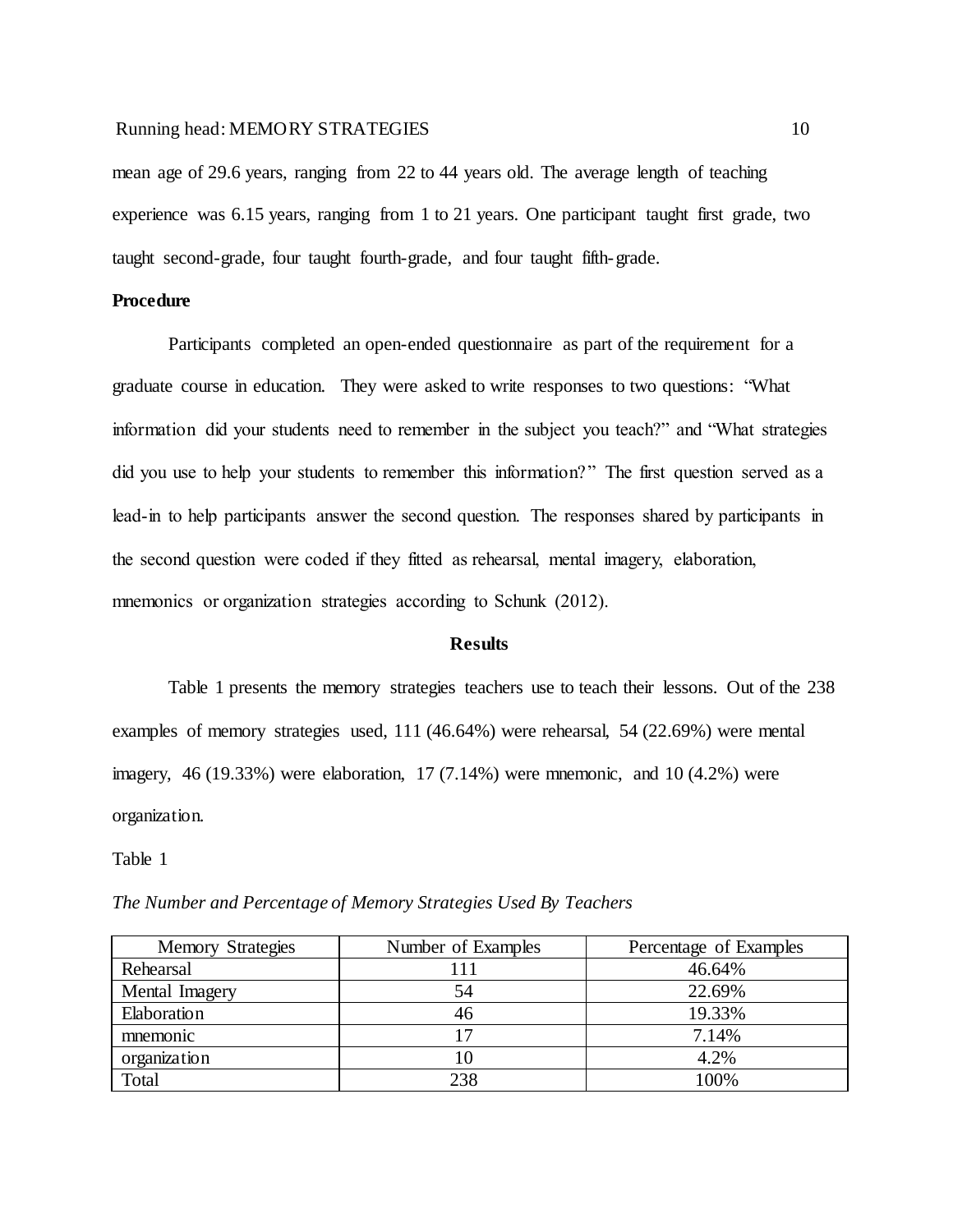Representative examples and activities of these memory strategies explain how teachers use these strategies in their classrooms. For example, teachers use drill and practice, and a variety of games to help students rehearse what they have learned (see Table 2). One teacher wrote, "We created flashcards to practice memorizing common conversions that were the building blocks for more complex conversion." Rehearsal was used widely from first to fifth grade no matter how much teach experience the teachers had.

| <i>Go-fish</i> for letter cards and corresponding pictures.    |
|----------------------------------------------------------------|
| <i>Bingo</i> for single and two-digit multiplication problems. |
|                                                                |
|                                                                |
| 6. Velcro cards for matching element's name, symbol,           |
| atomic number, and numbers of neutrons, protons and            |
|                                                                |
| 7. Computer games for multiplication facts, identification of  |
|                                                                |
|                                                                |
| classification of living organisms and cell types.             |

*The Examples and Activities of the Memory Strategy of Rehearsal Used by Teachers*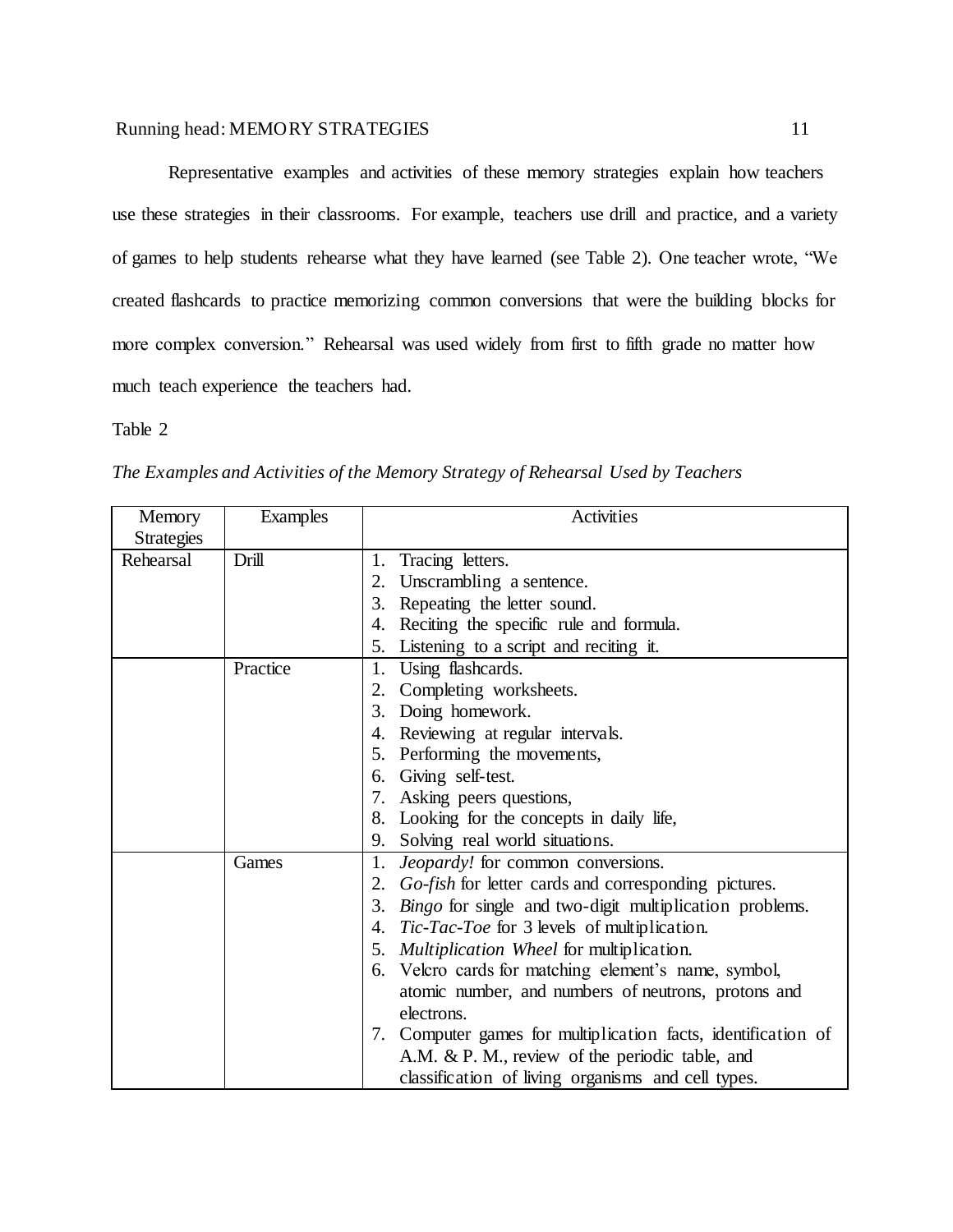To generate mental imagery, teachers use realia and visual aids, or engage students in mental math or visualization (see Table 3). One teacher wrote, "As I described unit to unit conversion, students imagined what this looked like in both units." Mental imagery was used widely in different elementary grade levels by teachers with less than five years of teaching experiences.

Table 3

| Memory            | Examples       | <b>Activities</b>                                          |
|-------------------|----------------|------------------------------------------------------------|
| <b>Strategies</b> |                |                                                            |
| Mental            | Mental math    | Using base ten notations<br>1.                             |
| imagery           |                | 2. Adding up the number of dots.                           |
|                   | Realia         | 1. A circuit board.                                        |
|                   |                | A 'D''cell battery.<br>2.                                  |
|                   |                | Two or three wires.<br>$\mathcal{E}$                       |
|                   |                | Different types of conductors and insulators.              |
|                   |                | A light bulb.<br>5.                                        |
|                   |                | A motor.<br>რ.                                             |
|                   |                | 7. A small demonstration clock.                            |
|                   | Visual aids.   | 1. Flashcards with pictures.                               |
|                   |                | 2. Vocabulary cards with pictures and letters.             |
|                   |                | 3. Pictures on bulletin boards, whiteboard, or posters.    |
|                   |                | Illustrations within story books.<br>4.                    |
|                   |                | Video or Smartboard demonstrations.<br>$5^{\circ}$         |
|                   |                | Songs with physical motion,<br>6.                          |
|                   |                | Scripts with physical motion but without voice.<br>7.      |
|                   | Visualization. | The equal sign of an algebraic expression as a scale<br>1. |
|                   |                | holding the same weight at both sides.                     |
|                   |                | 2. A compass rose as a favorite uncut pie with 360 small   |
|                   |                | cuts                                                       |

*The Examples and Activities of the Memory Strategy of Mental Imagery Used by Teachers* 

Not only can teachers elaborate the information by using analogy and making meaningful connections to real life, they may also ask students to generate their own personalized examples, complete their own projects, and teach their peers (see Table 4). One teacher wrote, "I used what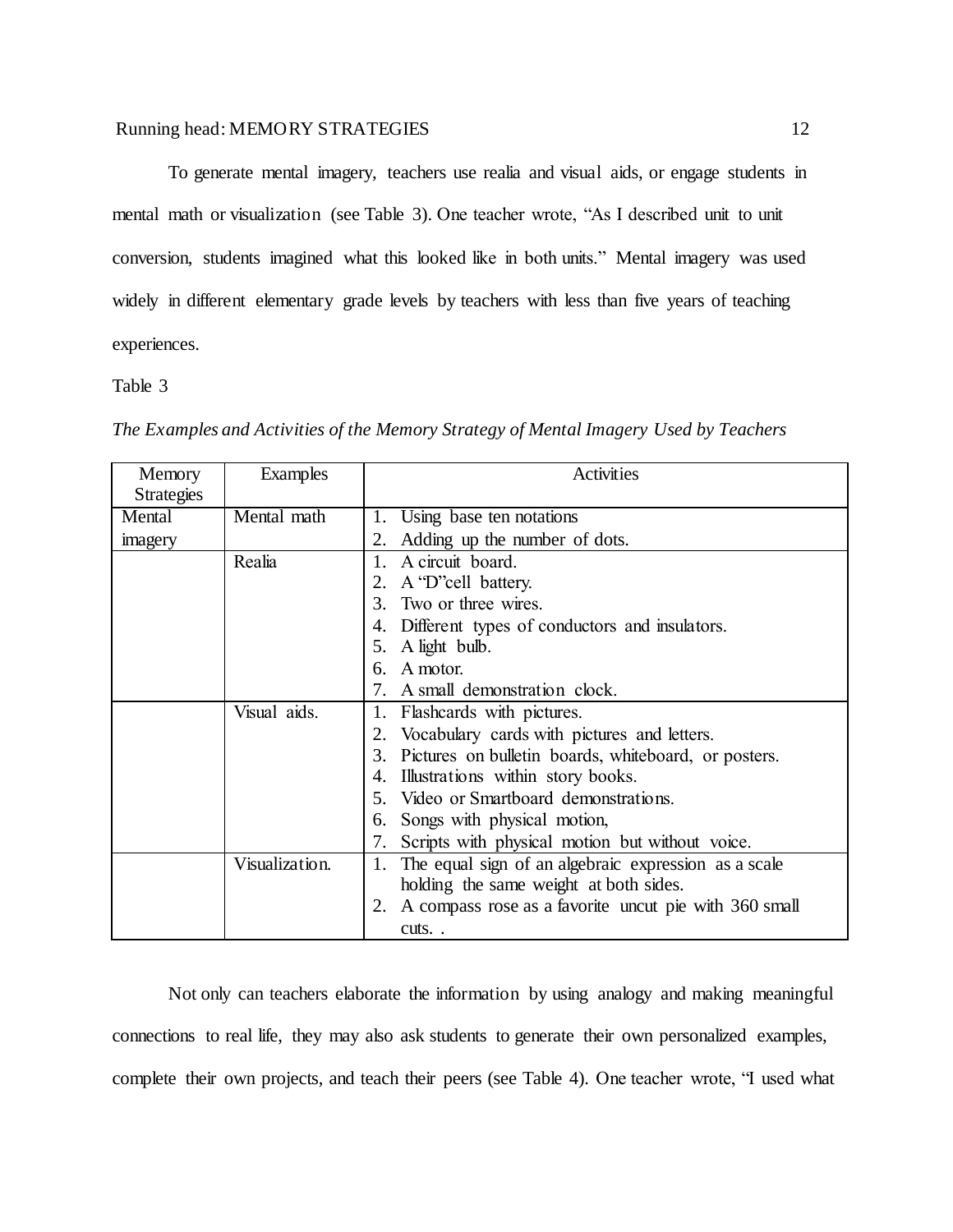the kids already knew and built on it." Elaboration was used mainly by fourth and fifth-grade

teachers no matter how much teaching experience they had.

|  | The Examples and Activities of the Memory Strategy of Elaboration Used by Teachers |  |  |  |  |
|--|------------------------------------------------------------------------------------|--|--|--|--|
|  |                                                                                    |  |  |  |  |

| Memory            | <b>Examples</b> | Activities                                                        |
|-------------------|-----------------|-------------------------------------------------------------------|
| <b>Strategies</b> |                 |                                                                   |
| Elaboration       | Analogy         | 1. Multiplication is analogous to repeated addition.              |
|                   |                 | 2. Division is analogous to repeated subtraction.                 |
|                   |                 | 3. Mowing the yard is analogous to area because you mow           |
|                   |                 | the whole yard,                                                   |
|                   |                 | 4. Setting up a fence is analogous to its parameter because       |
|                   |                 | you go around the edges.                                          |
|                   | Meaningfulness  | 1. Calculating area when one wants to buy carpet for houses,      |
|                   |                 | order tiles for a kitchen, or build a house.                      |
|                   |                 | 2. The letter $A$ comes before the letter $P$ in the alphabet, so |
|                   |                 | A.M. comes before P.M. just as morning comes before               |
|                   |                 | night.                                                            |
|                   |                 | Since "tablespoon" and "teaspoon" both start with the<br>3.       |
|                   |                 | letter $T$ , and $T$ rhymes with "three", remember that there     |
|                   |                 | are 3 teaspoons in a tablespoon.                                  |
|                   | Peer teaching   | 1. After finishing their work, students can help others           |
|                   |                 | determine examples and non-examples, identify the type            |
|                   |                 | of speech in sentences, and apply the parts of speech to          |
|                   |                 | compose sentences.                                                |
|                   |                 | 2. Working together to discuss the question, figure out the       |
|                   |                 | answer, and share the strategies of how to get the answers.       |
|                   |                 | 3. After summarizing their sections, each student teaches         |
|                   |                 | that section to the class and other students may ask              |
|                   |                 | questions about that section.                                     |
|                   | Personalized    | 1. Connecting a script to an emotion students identify with       |
|                   | examples        | and relating it to a previous event from their life.              |
|                   |                 | 2. Using the new words to write personalized sentences            |
|                   |                 | relevant to their life and making meaningful connections          |
|                   |                 | to the words.                                                     |
|                   |                 | 3. Deriving the formulas themselves.                              |
|                   |                 | 4. Writing a song, rap, or poem about a state and its capital.    |
|                   |                 | 5. Creating a sentence for each common interjection.              |
|                   |                 | 6. Writing down definitions, making observations, drawing         |
|                   |                 | pictures, making hypotheses and predictions, discussing           |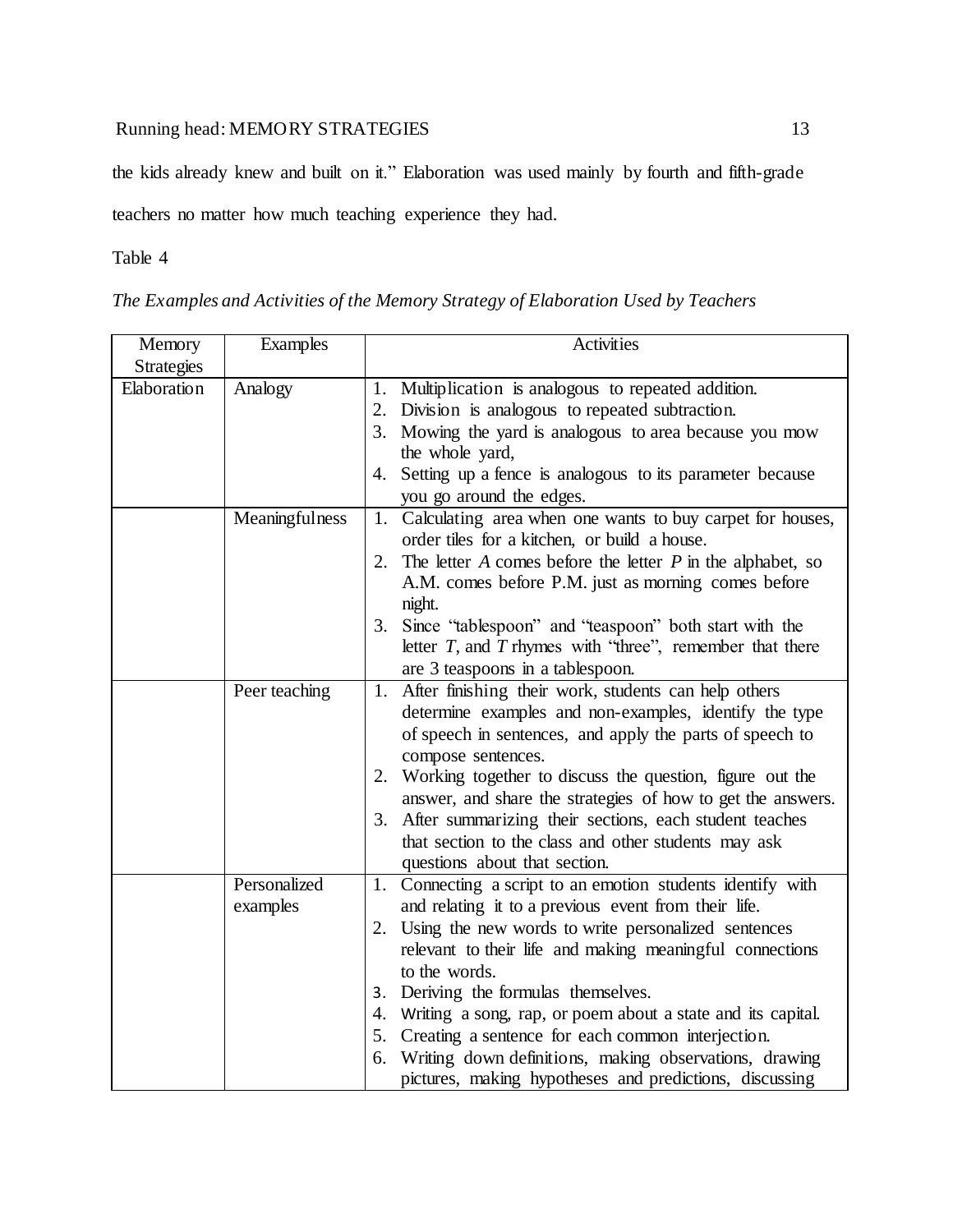|          | the steps and strategies, and explaining the successes and<br>failures of one's project.<br>7. Creating flashcards with the material and other visuals.<br>8. Rewriting and explaining the concepts in one's own<br>words.          |
|----------|-------------------------------------------------------------------------------------------------------------------------------------------------------------------------------------------------------------------------------------|
| Projects | 1. Creating a poster of a topic and presenting the poster to<br>the class.<br>2. Choosing an experiment for science fair based on what<br>students have learned and presenting their results to the<br>whole class.                 |
|          | 3. Constructing 3-D prisms with grid paper and discovering<br>the standard algorithm for finding volume.<br>4. Creating one test question for teachers to put into a test.<br>5. Making a cake to show the type and parts of cells. |

Acronyms, phrases, and songs are mnemonics teachers use in different subjects (see Table 5). One teacher wrote, "Tablespoon and teaspoon both start with the letter T, T rhymes with 3, so there are 3 teaspoons in a tablespoon." Mnemonics were used mainly by fourth and fifth-grade teachers with less than five years of teaching experiences.

| The Examples and Activities of the Memory Strategy of Mnemonics Used by Teachers |  |  |
|----------------------------------------------------------------------------------|--|--|
|                                                                                  |  |  |

| Memory            | Examples | Activities                                                                                                       |
|-------------------|----------|------------------------------------------------------------------------------------------------------------------|
| <b>Strategies</b> |          |                                                                                                                  |
| Mnemonics         | Acronyms | 1. Using "KFC" as a cue for remembering the fraction                                                             |
|                   |          | operation: keep, flip, and change.                                                                               |
|                   |          | 2. Using 'FANBOYS' as a cue for remembering                                                                      |
|                   |          | conjunctions: for, an, nor, but, or, yet, and so.                                                                |
|                   |          | 3. Using "SOH CAH TOA" as a cue for remembering                                                                  |
|                   |          | geometry equation: Sine = opposite/hypotenuse, cosine =                                                          |
|                   |          | $adjacent/hypotenuse$ , tangent = opposite/adjacent.                                                             |
|                   | Phrases  | 1. Using "King Henry doesn't make Disney channel music"                                                          |
|                   |          | as a cue for remembering the conversion of measurements                                                          |
|                   |          | in the metric system: kilo, hecto, deka, meter, deci, centi,<br>milli.                                           |
|                   |          | 2. Using 'Please excuse my dear Aunt Sally' to remember                                                          |
|                   |          | the order of operations in math: parenthesis, exponents,<br>multiplication, division, addition, and subtraction. |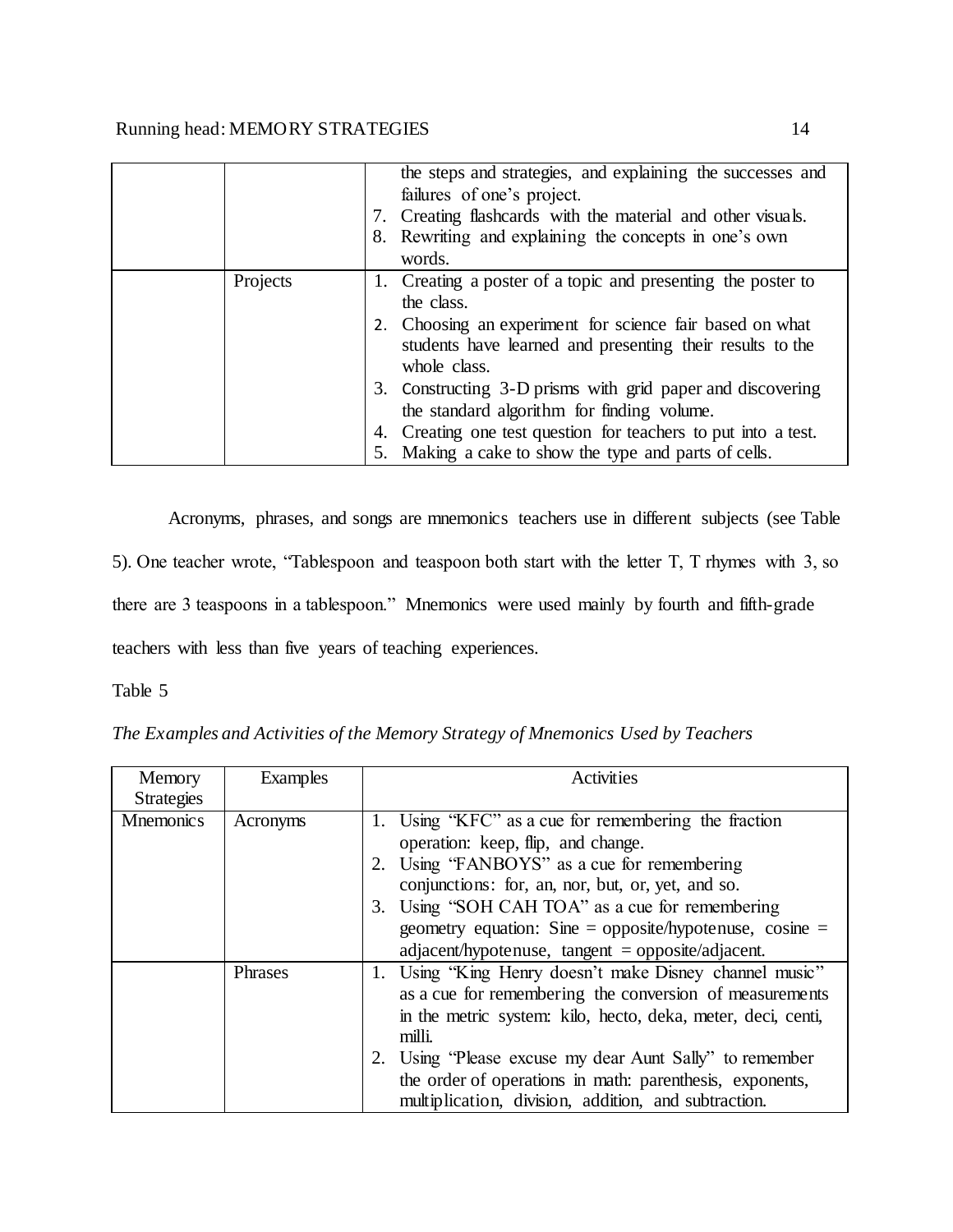|       | 3. Using "Never eat soggy waffles" to remember cardinal       |
|-------|---------------------------------------------------------------|
|       | directions: north, east, south, and west.                     |
| Songs | 1. Using songs on perimeter and area, states and capitals,    |
|       | living organisms classifications, cell types and their parts, |
|       | and the periodic table and its elements.,                     |

Teachers also use anchor charts, concept maps, check sheets, and bookmarks, or engage in chunking to organize the information for students to remember (see Table 6). One teacher wrote, "We made a web of words that often gave clues as to whether a person should add or deduct." Organization was used mainly in fourth and fifth grades by teachers with less than five years of teaching experiences.

| Memory<br><b>Strategies</b> | Examples        | <b>Activities</b>                                                                                                                                                                                                                                                                                                                     |
|-----------------------------|-----------------|---------------------------------------------------------------------------------------------------------------------------------------------------------------------------------------------------------------------------------------------------------------------------------------------------------------------------------------|
| Organization                | Anchor chart    | 1. Writing the similarity and difference between insulators<br>and conductors in two columns.                                                                                                                                                                                                                                         |
|                             | <b>Bookmark</b> | 1. Figuring out an unknown word in a variety of ways, such<br>as sounding out words, breaking words apart, and looking<br>for context clues and text features.                                                                                                                                                                        |
|                             | Check sheet     | 1. Identifying main ideas and supporting details, such as<br>reading the entire passage first, deciding whether the<br>passage is fiction or non-fiction, listing the important<br>parts of the passage, looking for the sentence telling the<br>main idea, and summarizing the passage with the main<br>idea and supporting details. |
|                             | Concept map     | 1. Writing key words to identify the operation of addition<br>(sum, total, more, sum) and subtraction (reduce, decrease,<br>less than, difference) in boxes and connecting them to the<br>respective operation.                                                                                                                       |
|                             | Chunking        | 1. Parts of speech as four smaller units: nouns, verbs,<br>connections, and interjections.<br>Adjectives, nouns, and pronouns as a descriptive unit.<br>2.<br>Adverbs and verbs as a motion unit.<br>3.<br>4. Prepositions and conjunctions as a connecting-word unit.                                                                |

*The Examples and Activities of the Memory Strategy of Organization Used by Teachers*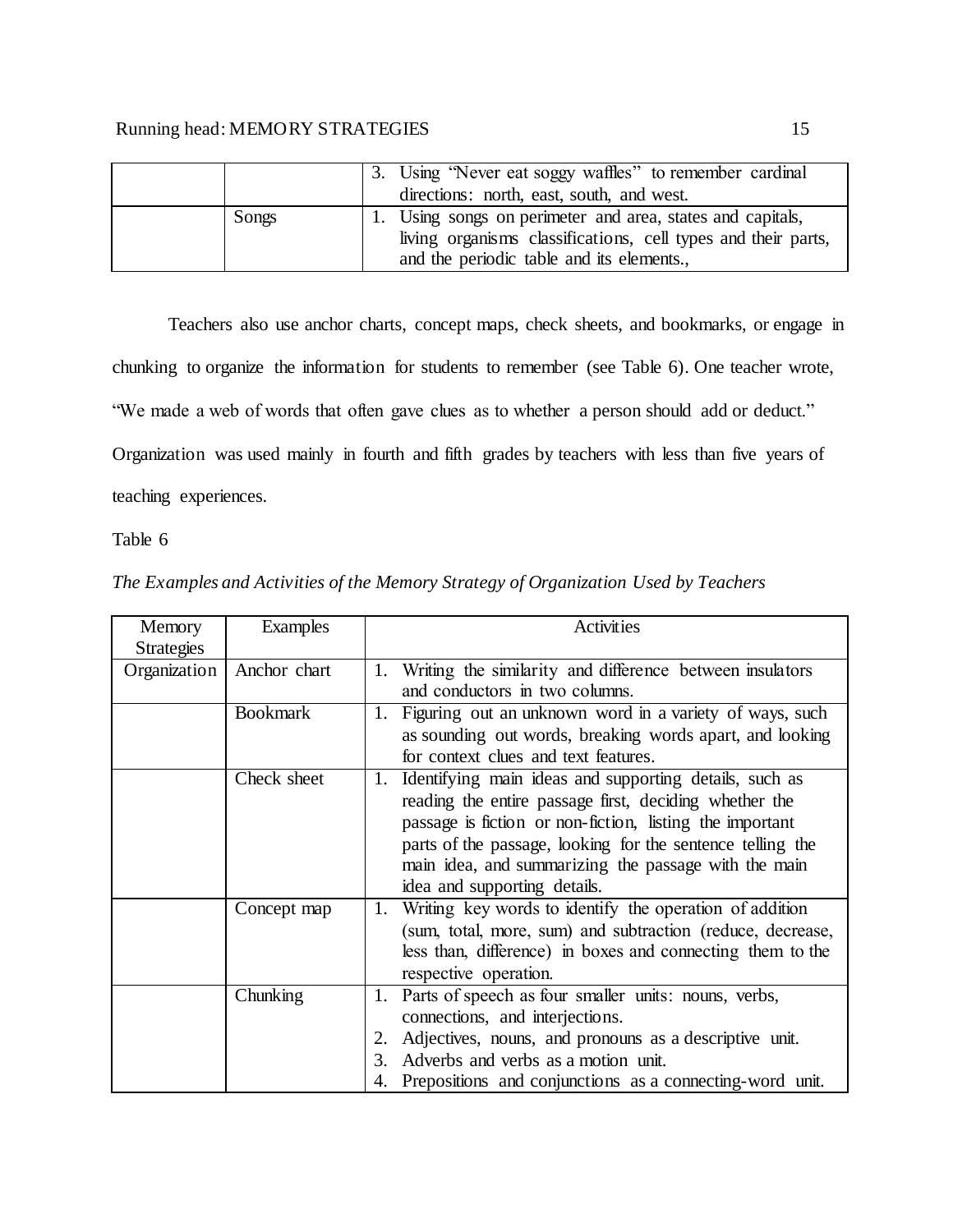#### **General Discussion**

The current study examines the types of memory strategies teachers use to present their lessons. Rehearsal and mental imagery were used widely by first to fifth-grade teachers whereas elaboration, mnemonics and organization were used mainly by fourth and fifth-grade teachers. Rehearsal and elaboration were used by teachers regardless of their teaching experiences whereas mental imagery, mnemonics and organization were used by teachers with less than five years of teaching experiences.

Rehearsal is found to be the most frequently used strategy, followed by mental imagery, elaboration, mnemonics, and organization. Previous study also found that rehearsal is the memory strategy taught most often by teachers to their students (Moely et al., 1992). The high percentage of teachers using rehearsal in the classroom (46.64%) indicates that teachers frequently use drill and practice, as well as games, to repeat foundational information for students to remember. As reviewed, rehearsal works well in remembering a list of items, arithmetic facts, spelling words, and scripts but is less effective for remembering more complex and meaningful information and/or information over the long term (Santrock, 2011; Woolfolk, 2013). From the examples given by teachers, rehearsal is used appropriately for students to remember foundational matter that is continuously revisited and built upon. In fact, rehearsal is the strategy to encode information to working memory where information is stored long enough to be processed to complete a task.

When the information is deemed important, other memory strategies are needed to move it to long-term memory. Memory strategies which move information from working memory to long-term memory are elaboration, mental imagery, mnemonics and organization. However, the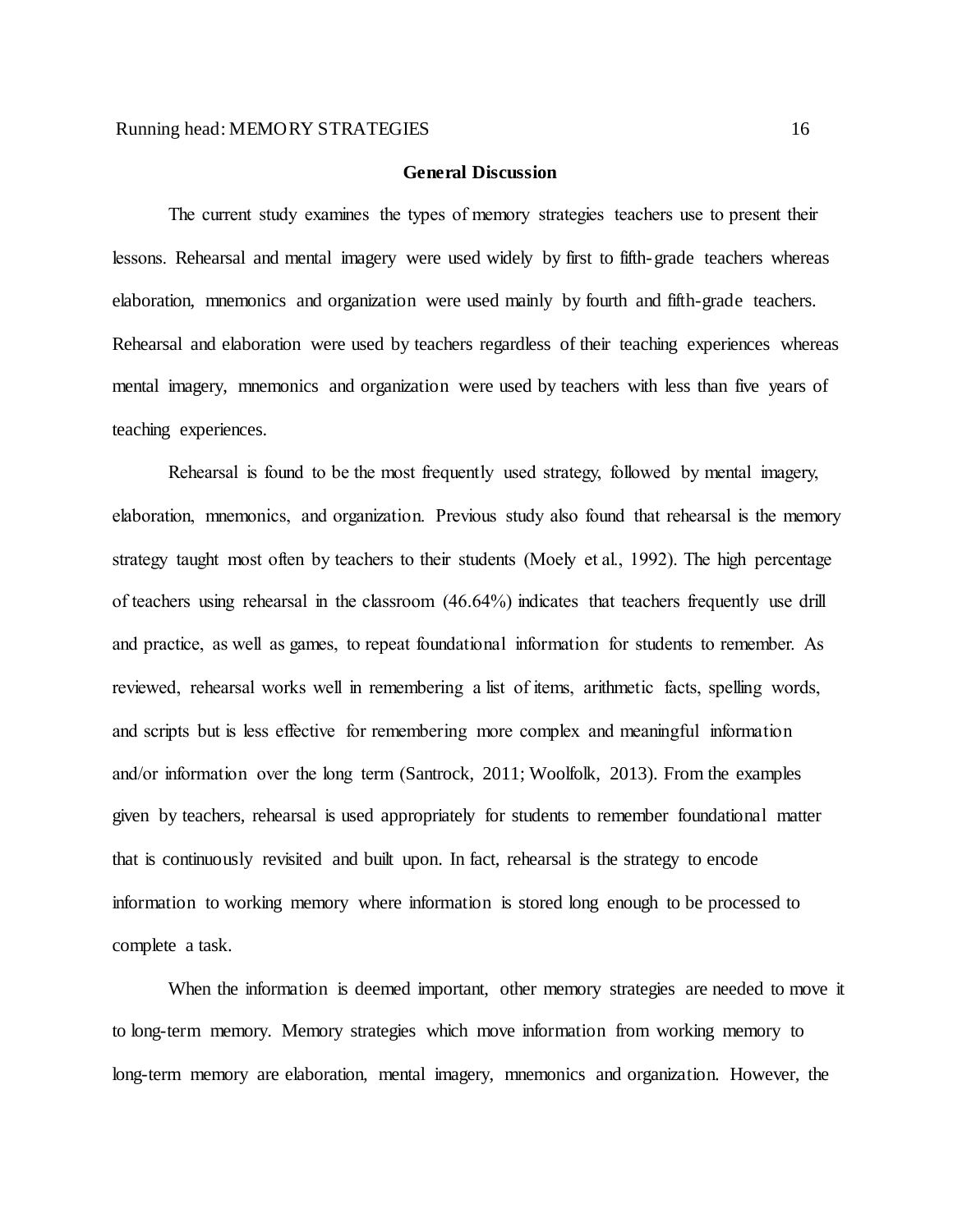percentage of teachers using rehearsal (46.64%) to encode information in working memory is much higher than the percentage of teachers using any of those strategies which move information to long-term memory. To move information to long-term memory, teachers should adopt these strategies more often and more widely. In planning lessons individually or as a team, these memory strategies can be incorporated into instructional activities of a variety of topics.

The memory strategies discussed in the current study may benefit other teachers or educators who would like to apply memory strategies in their own educational settings. With exposure to how other teachers use memory strategies, teachers or educators can equip themselves with a number of strategies before developing their own versions. However, caution has to be taken when reading these strategies because they are ascertained from teachers' self-reported responses to an open-ended question. In the real classroom, teachers who participated in this study may not use these memory strategies or may not implement these strategies in the ways they describe. Nevertheless, exposure to a teacher who teaches memory strategies would lead students toward more effective learning (Moely, et al., 1992). Further studies might compare students' academic performance under teachers who use more memory strategies and those who use fewer memory strategies in presenting the lessons, or examine memory strategies by content matter and grade level.

#### **Conclusions**

Memory strategies are critical in promoting learning at schools. The types of memory strategies teachers use to present their lessons determine how students would remember the information. Rehearsal is helpful in remembering foundational information in working memory, whereas elaboration, mental imagery, mnemonics and organization are helpful in moving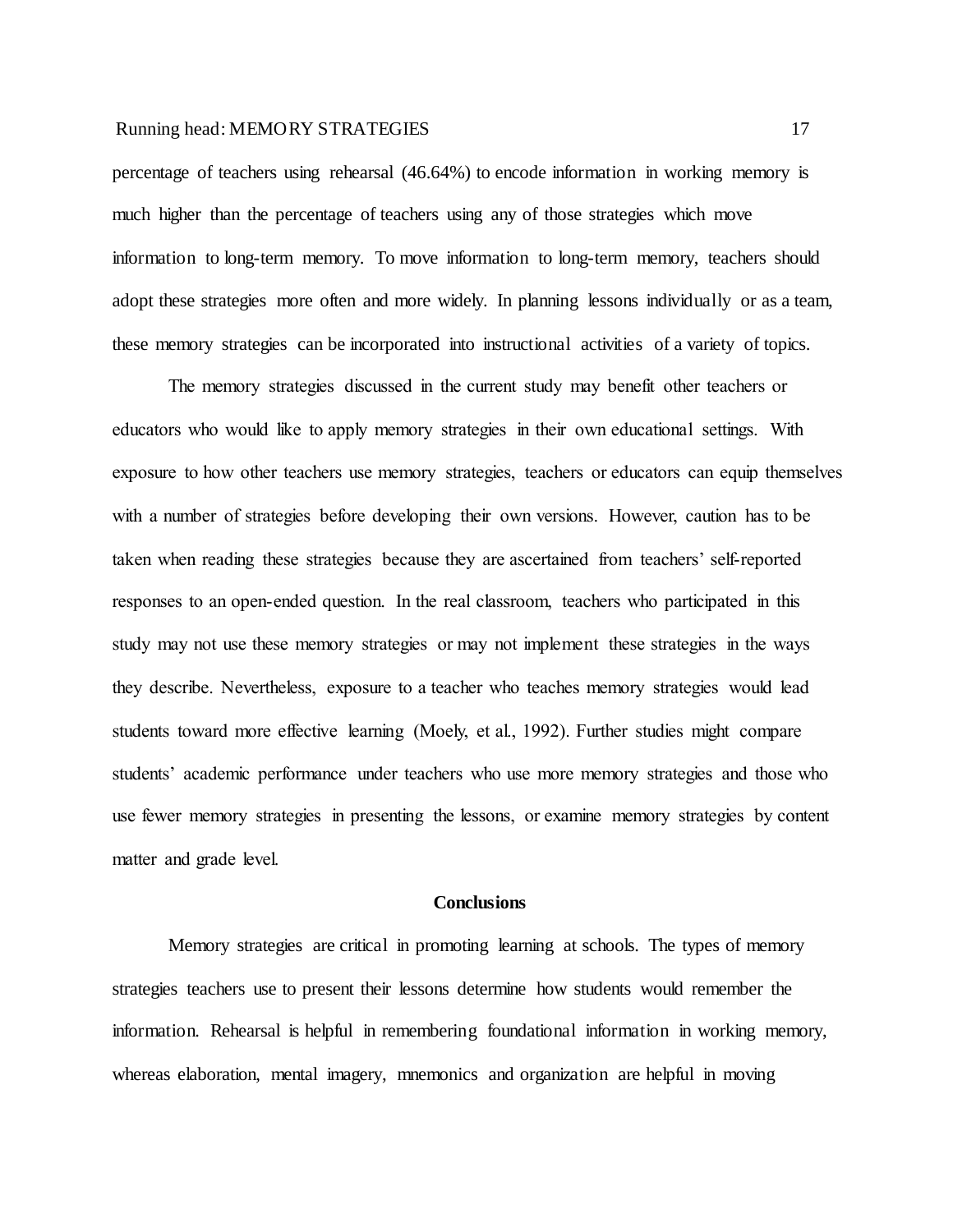information from working memory to long-term memory. Therefore, teachers are encouraged to learn from other teachers how to incorporate these memory strategies in presenting lessons to their students.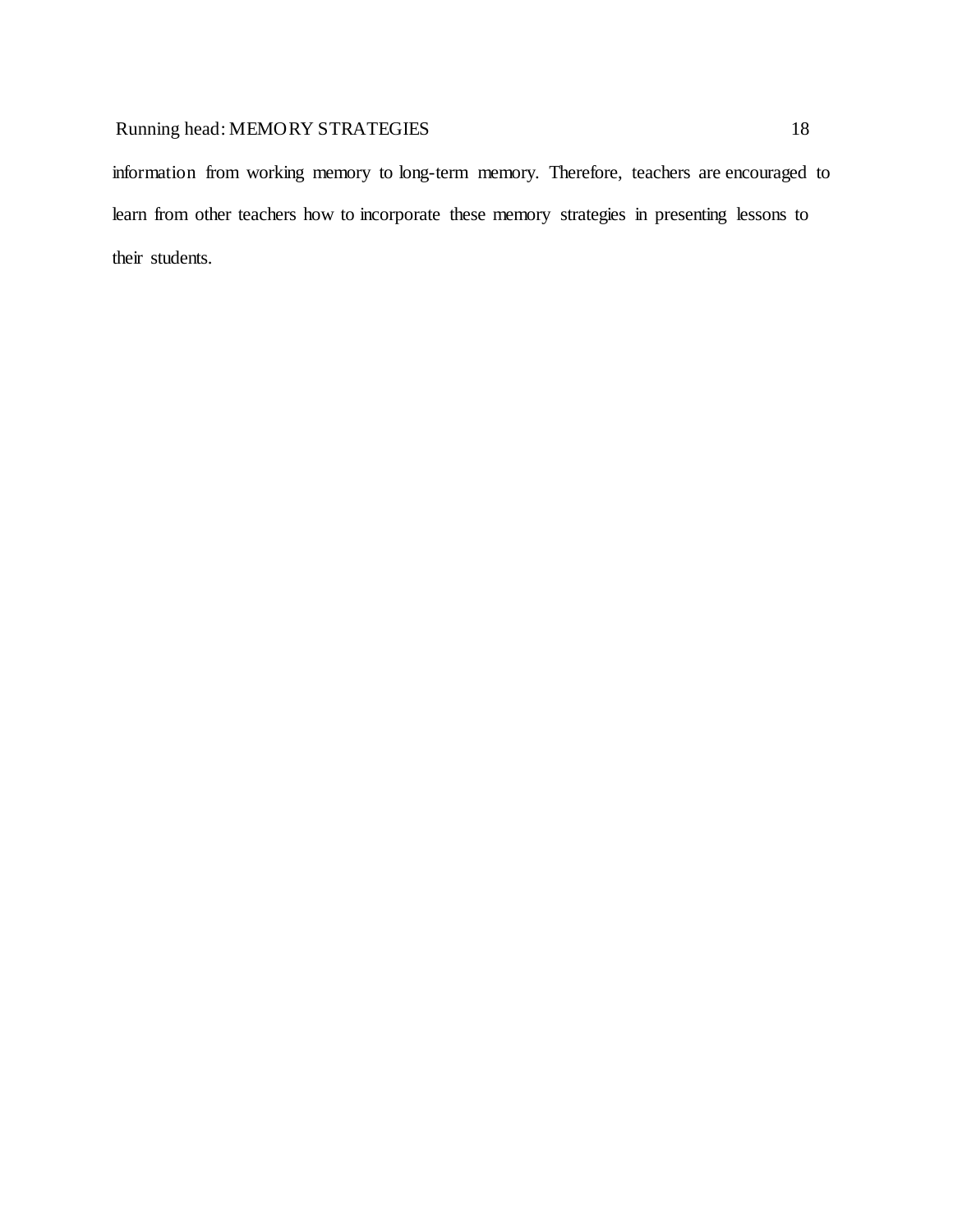#### **References**

- Banerjee, P. & White, D. A. (2015, January 5). Clinical assessment of organization strategy: An examination of healthy adults. *Psychological Assessment.* Advance online publication. <http://dx.doi.org/10.1037/pas0000077>
- Bozorgmanesh, A. A., & Mohmmad, H. (2012). The effect of mental imagery on visual and verbal memory performance in students. *Journal of Psychology, 16*, 3-15.
- Coffman, J. L., Ornstein, P. A., McCall, L. E., & Curran, P. J. (2008). Linking teachers' memoryrelevant language and the development of children's memory skills. *Developmental Psychology, 44*, 1640-1654.
- Douville, P. (2004). Use mental imagery across the curriculum. *Preventing School Failure, 49,* 36-39.
- Levin, J. R. (1994). Memory strategies and classroom learning: A twenty-year report card. *The Elementary School Journal, 94,* 235-244.
- Moely, B. E., Hart, S. S., Leal, L., Santulli, K. A., Rao, N., Johnson, T., & Hamilton, L. B. (1992). The teacher's role in facilitating memory and study strategy development in the elementary school classroom. *Child Development, 63*, 653-672.
- Harris, J. L., & Qualls, C. D. (2000). The association of elaborative or maintenance rehearsal with *age, reading comprehension, and verbal working memory performance.* Aphasiology, 14, 515-526.
- Ornstein, P. A., Coffman, J. L., & Grammer, J. K. (2009). Learning to remember. In O.A. Barbarin & B. H. Wasil (Eds.), *Handbook of child development and early education.* New York: Guilford.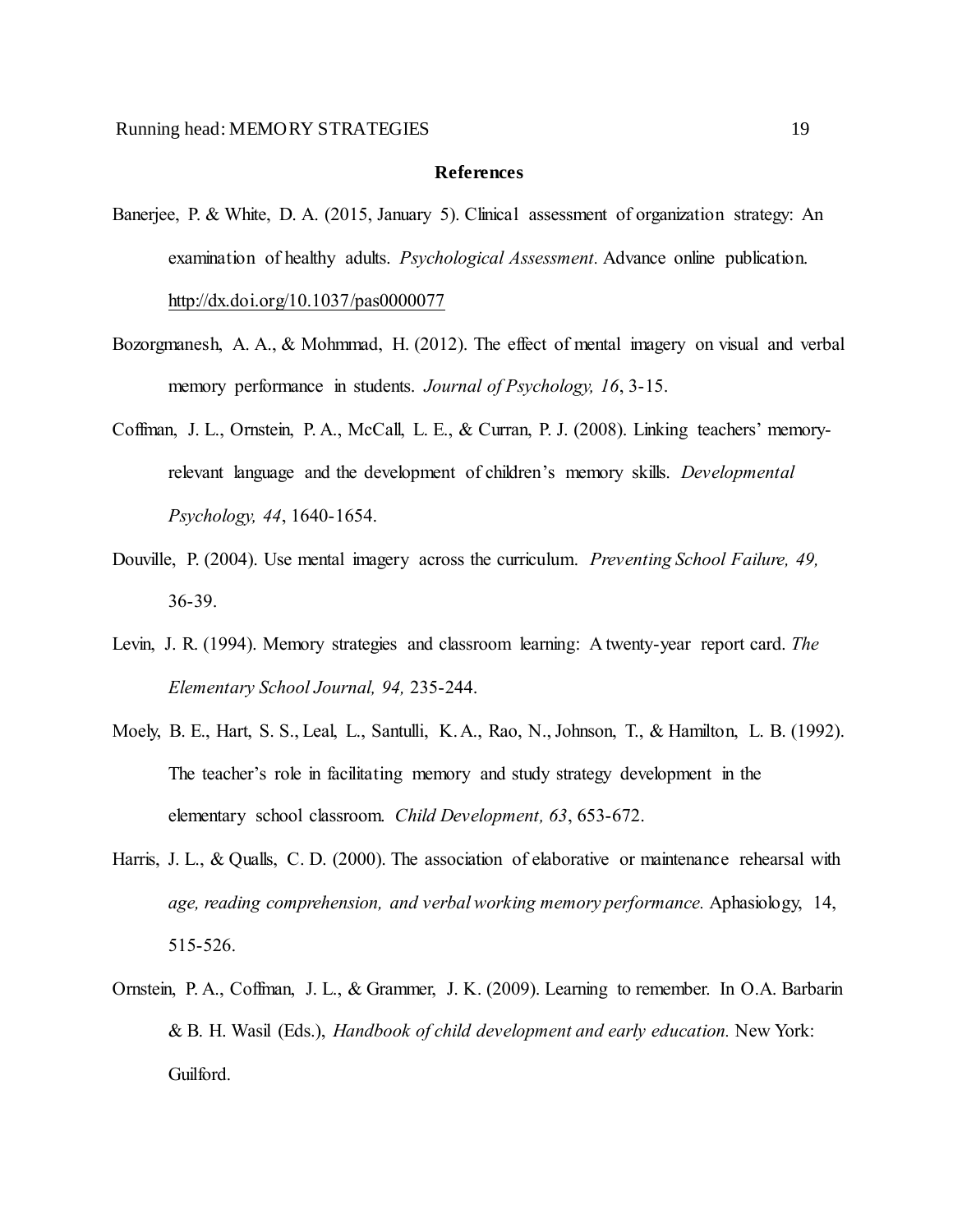- Ornstein, P. A., Coffman, J., Grammer, J., San Souci, P., & McCall, L. (2010). Linking the classroom context and the development of children's memory skills. In J. Meece & J. Eccles (Eds.), *Handbook of research on schools, schooling, and human development*, Oxford, UK: Routledge.
- Paivio, A. (1971). *Imagery and verbal processes*. New York: Holt, Rinehart, & Winston.
- Pang, H. (1991). The development of children's knowledge of organization strategy and memory monitoring and their relation to memory behavior. *Psychological Science (China),* 6, 23-27.
- Pressley, M., Wood, E., Woloshyn, V. E., Martin, V., King, A., & Menke, D. (1992). Encouraging mindful use of prior knowledge: Attempting to construct explanatory answers facilitates learning. *Educational Psychologist, 27*, 91-109.
- Pressley, M., Allington, R., Wharton-McDonald, R., Block, C. C., & Morrow, L. M. (2001). *Learning to read: Lessons from exemplary first grades.* New York: Guilford.
- Santrock, J. W. (2011). *Educational Psychology.* (5<sup>th</sup> ed.). New York: McGraw-Hill.
- Schunk, D. H. (2012). *Learning theories: An educational perspective* (6<sup>th</sup> ed.). Boston, MA: Pearson.
- Scruggs, T. E., Mastropieri, M. A., Berkeley, S. L., & Marshak, L. (2010). Mnemonic strategies: Evidence-based practice and practice-based evidence. *Intervention in School and Clinic, 46*, 79-86.
- Tam, H., Jarrold, C., Baddeley, A., & Sabatos-DeVito (2010). The development of memory maintenance: Children's use of phonological rehearsal and attentional refreshment in working memory tasks. *Journal of Experimental Child Psychology, 107*, 306-324.